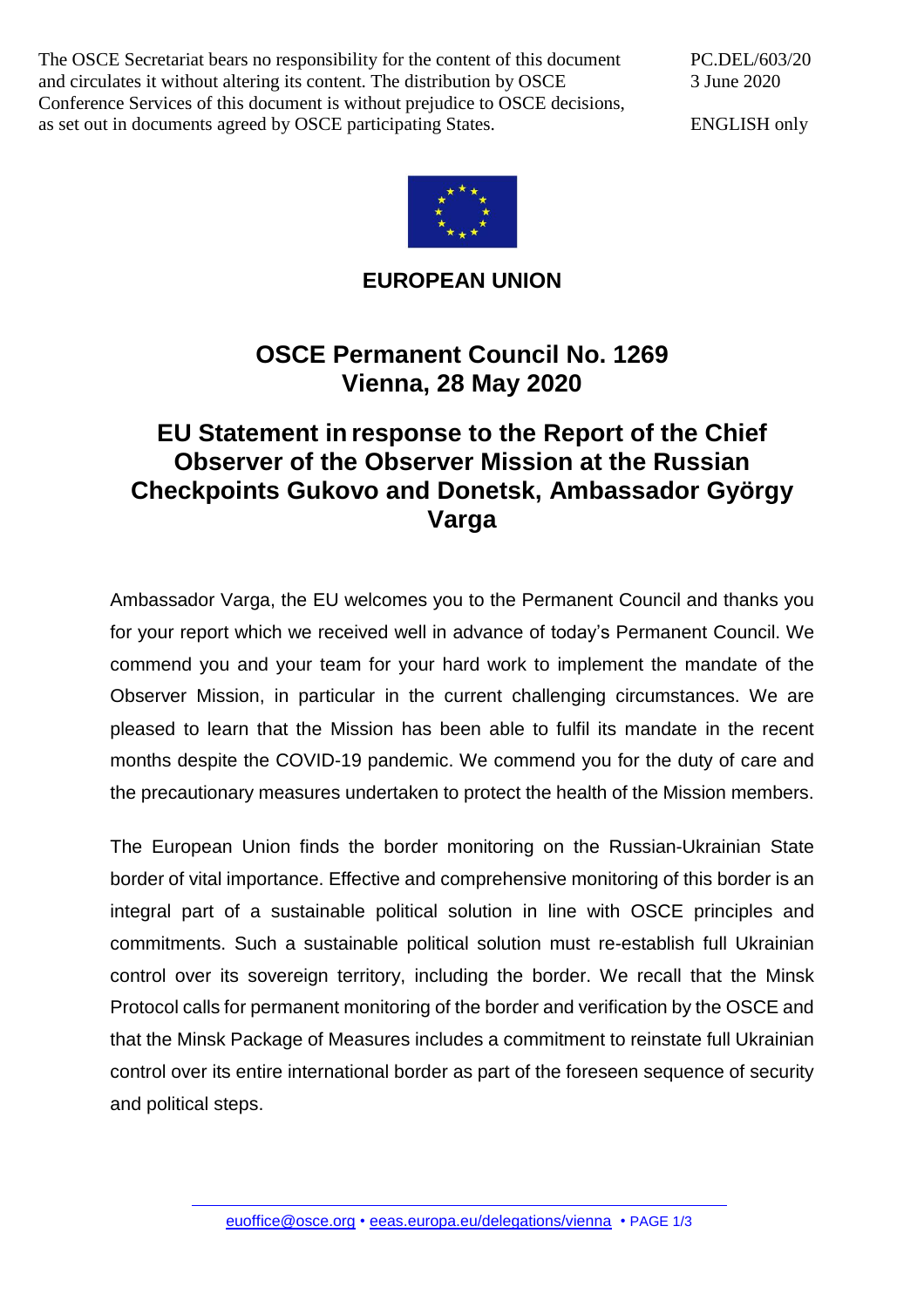In your report, you underline that the freedom of movement of the observer teams within the border checkpoints continue to be restricted while the use of observation tools such as binoculars or cameras remain prohibited. These restrictions lead to what you call blind spotsfor the observer teams, which we deeply regret. We also regret that the Russian Federation continues to resist an expansion of the Mission and we reiterate our call for a significant expansion of the Mission to all border crossings on the Russia-Ukraine state border currently not under control of the Ukrainian government as well as between these border crossings. The mandate of the mission is currently very limited, and its small size does not provide for comprehensive border monitoring. The limitations put on your work together with the systematic denial of access to certain border areas by Russia-backed armed formations raises clear concerns about what is being hidden from the international community. The removal of the limitations and the geographical expansion of the Mission would be a welcome sign of a more constructive approach by the Russian Federation towards the peaceful settlement of the ongoing conflict in eastern Ukraine.

We note the decision of the Permanent Council of last week to extend the Observer Mission by a further period of four months. We acknowledge that the shortness of every mandate cycle puts administrative burdens on you and your team, especially in a situation where the Mission lacks a proper legal status. We would support, in line with Ambassador Varga, an extension of the mandate cycle for a longer period ensuring a more stable functioning of the Mission.

We welcome the exchange of information between the Observer Mission and the SMM which is certainly highly beneficial for both Missions and we encourage the further development of this cooperation.

Ambassador, we thank you for your and your team's hard work in such constraining conditions. We appreciate your regular briefings and hope to welcome you back soon with more updates on the situation for the Mission.

The Candidate Countries REPUBLIC of NORTH MACEDONIA\*, MONTENEGRO\* and ALBANIA\*, the Country of the Stabilisation and Association Process and Potential Candidate BOSNIA and HERZEGOVINA, and the EFTA countries ICELAND, LIECHTENSTEIN and NORWAY, members of the European Economic Area, as well as UKRAINE, the REPUBLIC OF MOLDOVA, GEORGIA, ANDORRA and SAN MARINO align themselves with this statement.

<sup>\*</sup> Republic of North Macedonia, Montenegro and Albania continue to be part of the Stabilisation and Association Process.